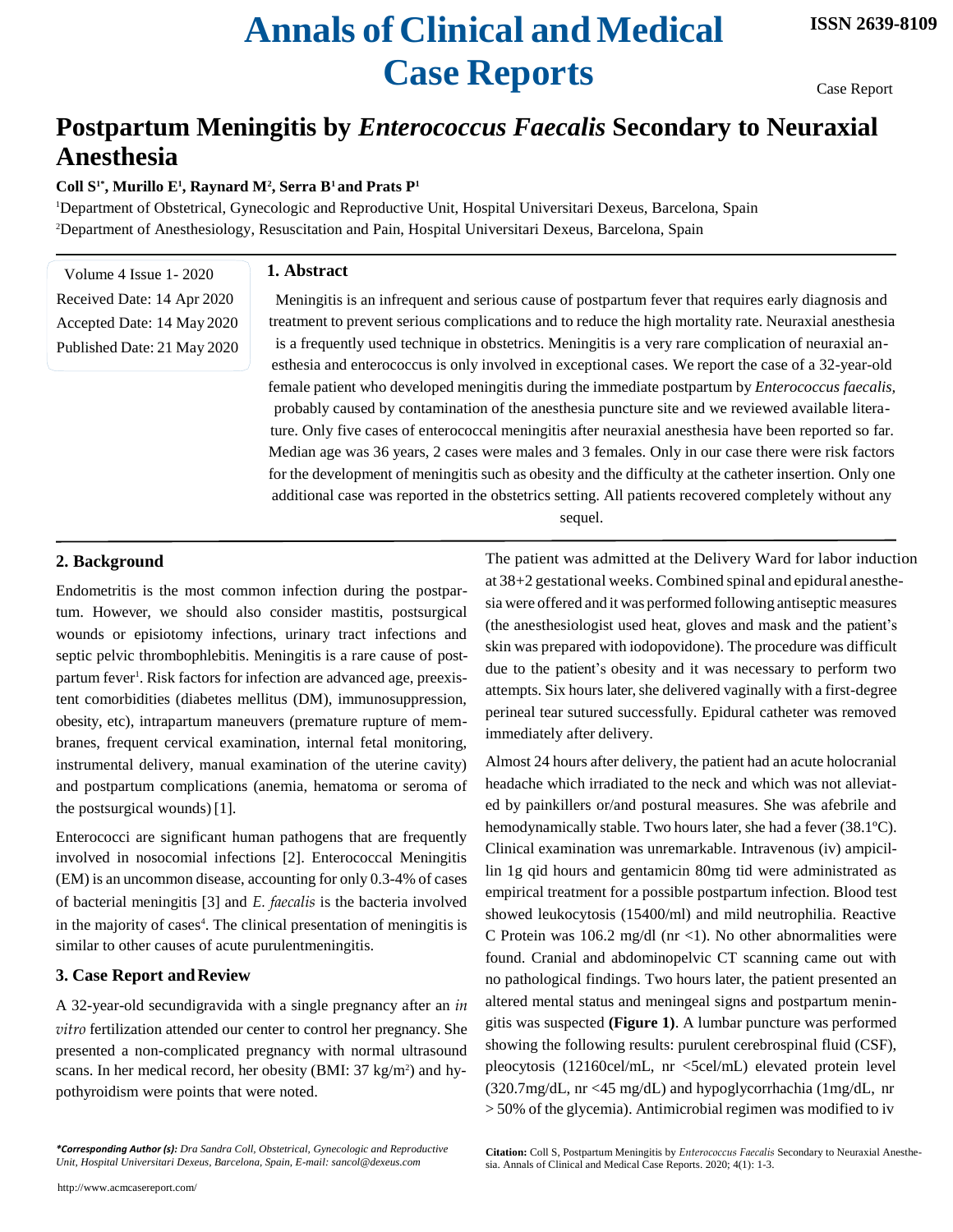vancomicin 15mg/kg tid and meropenem 2g tid. CSF culture and CSF Polymerase Chain Reaction (PCR) were positive for *Enterococcus faecalis*. The blood cultures were also positive for *Enterococcus faecalis*, although the results were not available until later. Regarding the susceptibility of the strain, treatment was adapted to iv ampicillin 2g every 4 hours and gentamicin 240mg bid. After two weeks of treatment, the patient was completely recovered with no sequels and was discharged with oral linezolid 600mg bid for one week.



**Figure 1:** Clinical Evolution

#### **4. Discussion**

Postpartum infection is a common early complication after delivery and endometritis is the main cause. However, meningitis is an infrequent but very serious cause of postpartum fever and it should be considered as a differential diagnosis in case of neurological symptoms[1].

Enterococci represent an important cause of nosocomial infections. The microorganism could be inoculated during catheter insertion due to mouth or upper airway colonization of the operator, by bacteria residing on the skin or could be a consequence of an haematogenous spread from a distant source of infection. Finally, the fluids perfused into the peridural or spinal space may also be contaminated [2-4]. In our case, despite the anesthesia being performed following regular antiseptic measures, it was a difficult procedure due to the patient's obesity and it was performed after two attempts. This condition may have favored the inoculation of the germ into the CSF during the catheter insertion. There was no clinical condition or signs suggesting hematogenous spread from another source. After this case, antiseptic measures for NA in obese patients were reviewed and optimized.

Only 5 cases of enterococcal meningitis due to NA, including ours, have been reported so far **(Table 1) [6-8]**, two of them after obstetric procedures. Median age was 36 years, 2 (40%) males and 3 (60%) females. Only in our case, there were risk factors for the

development of meningitis such as obesity and the difficulty at the catheter insertion. 3 (60%) cases were treated by ampicillin or penicillin and gentamicin. 1 (20%) case was treated by ceftriaxone and vancomycin and only 1 (20%) case was treated by linezolid  $+$  imipenem/cilastatin + rifampicin (strain was resistant to vancomycin and the patient had hypersensitivity to beta-lactams). All patients recovered completely without anysequel.

EM has a poor prognosis with a mortality rate of 21% [3]. Many complications have been described due to EM, with hydrocephalus being the most frequent one [3]. Cerebral abscess, cellulitis and stroke are less observed [3]. Empirical treatment should be established to prevent complications and to reduce the mortality rate. Ampicillin or penicillin is considered the standard therapy for enterococcal infections. International guidelines recommend antimicrobial therapy by combinations of cell wall-active antibiotics and aminoglycosides, synergistically effective against enterococci [3, 10-12]. Glycopeptides, such as vancomycin, have a lower CSF penetration and should be reserved for penicillin allergic patients or for ampicillin-resistant strains [3, 13]. The duration of treatment has not been established yet, but most reports support the use of a course of 2-3 weeks of antibiotic therapy [3]. Although the strain of our case was fully susceptible to antimicrobials and, thus, was treated by ampicillin and gentamicin, *Enterococcus* resistance to antimicrobials is a growing problem worldwide [14, 15].